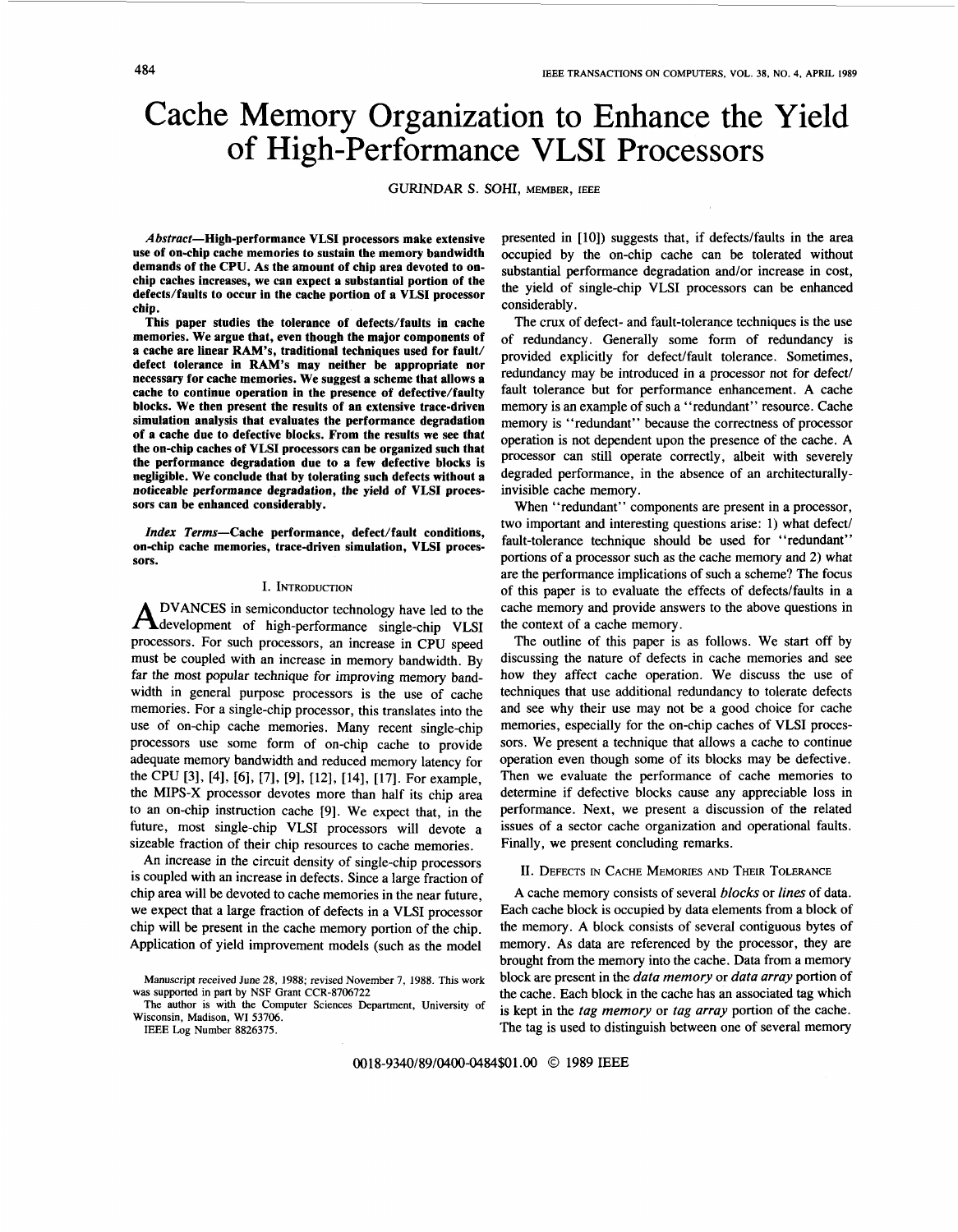blocks that map onto a cache block. A simplified description of cache operation follows; a detailed description can be found in a survey paper by Smith **[19].** 

When the CPU generates a memory request, a portion of the address is used as a tag and is compared to the tag(s) stored in appropriate locations in the tag array. If a match results, we have a cache *hit* and the data are accessed from the corresponding location in the data array. If no match results, we have a cache *miss.* On a cache miss, the entire memory block is transferred from the memory to the cache and is then accessed from the cache. In more sophisticated *sector cache*  organizations, a block could be subdivided into several *transfer blocks* **[ll], [19]. To** simplify the discussion, we shall initially assume a nonsector cache organization (indeed, this is the more common case). Then, in Section IV-A, we shall discuss the implications of a sector cache organization.

## *A. Types of Cache Defects*

Components of a processor such as registers, buses, control logic, and the ALU are critical to the functioning of the processor. Defects in such components are *critical defects*  because the defect will lead to incorrect processor operation unless some action is taken to tolerate and/or correct such defects. Consider, for example, a defect in a register. Instructions that utilize the defective register have no alternate modes of operation without violating the architectural definition of the instruction and will fail unless means are provided to tolerate the defect. Likewise, an ability to tolerate defects in the main memory must also be provided. As mentioned earlier, cache memory is not an "essential" component of the processor as far as correct operation is concerned. Cache memory is present in a processor mainly for performance reasons. The processor will be able to operate in a correct, but degraded, fashion if parts (or all) of the cache memory are unavailable and if alternate means are provided to recover and access correct data. If data cannot be accessed from a defective cache block, it can always be recovered from the memory without violating the architectural definition of the instruction. We call defects in noncritical components, such as the cache, *noncritical defects.* 

A majority of fabrication defects can be classified as random *spot defects* **[20].** Our defect model assumes random spot defects. We also assume that the defective area is small enough so that a single defect affects only one block of the cache (though more than one bit in each block may be defective). If the defect occurs in the tag array of the cache, we call it a *cache tag defect* and if it occurs in the cache data array, we call it a *cache data defect.* A cache tag defect will not pollute the data stored in the cache, i.e., it will not pollute the contents of the cache data array, but it will affect the cache *hit* operation. Examples of incorrect operation due to a cache tag defect include: **1)** a **miss** indication even though data for the block are present in the cache, **2)** a hit indication even though the block is not present in the cache, and **3)** a "multiple" hit resulting from several tags matching. A cache data defect does pollute the data in the cache data array but does not affect the tag array. Such a defect does not affect the cache hit operation but results in the access of incorrect data.

## *B. Use of Redundancy to Tolerate Defects in Cache Memories*

Since redundancy is a popular way of enhancing the yield and reliability in several contexts, one might be tempted to use redundancy in the cache portion of the VLSI processor to enhance the yield. Both the major portions of the cache, i.e., the tag and the data arrays are linear RAM's and redundancy techniques that are useful for RAM's could easily be applied to a cache. These techniques fall into two broad categories: **1)**  spare resources and a reconfiguration mechanism to substitute the defective resource with a defect-free resource and **2)** use of error checking and correction (ECC) codes to mask out defects within a resource. Below, we discuss both of these options in some more detail.

I) *Spare Cache Blocks and Reconfiguration:* A cache memory could be designed with spare cache blocks in the data and tag arrays. If a block is defective, it can be switched out and a spare block substituted in its place using electrical or laser fuses **[13].** The overhead for doing so includes the additional chip area for the spare blocks and the additional logic needed to implement the reconfiguration.

While this overhead is not very significant, we would like to emphasize that there is no reason to have a "full" cache in order to ensure correct operation of the processor. A "full" cache is a cache with the same number of defect-free blocks available for use in the caching operation as a completely defect-free cache. If the cache can be designed to operate in the presence of defective blocks with a negligible performance degradation, the use of spare cache blocks is wasteful.

2) Error *Checking and Correction (ECC):* ECC techniques have been used widely to tolerate faults in memory systems **[18].** A typical memory system uses a single error correcting double error detecting (SECDED) Hamming code to correct single errors and detect double errors in the memory system. To carry out the detection and correction process, redundancy in the form of check bits must be incorporated into the memory data word. The fault-tolerance capability of an ECC technique is determined by the number of check bits used.

ECC techniques can also be used to enhance the yield of memories by masking out defective bits [ **131.** Since the tag and data arrays of the cache are essentially linear RAM's, one might be tempted to use an ECC scheme to tolerate cache defects. However, ECC techniques have two forms of overhead: **1)** the time penalty introduced by the ECC logic and **2)** the additional RAM required to store the check bits. Let us consider the implications of these overheads.

Since the degradation in memory access time is a good indicator of the degradation in performance of a VLSI processor, let us consider the degradation in memory access time due to the ECC logic. A typical processing system that uses a high-performance VLSI processor would have at least three levels in its memory hierarchy (excluding backing store). These levels are: **1)** the on-chip or level **1** cache that serves to reduce the latency of CPU requests, 2) an off-chip or level 2 cache that serves both to reduce the latency of off-chip memory requests and, in the case of a multiprocessor, to reduce the traffic on the interconnect **[8],** and **3)** the main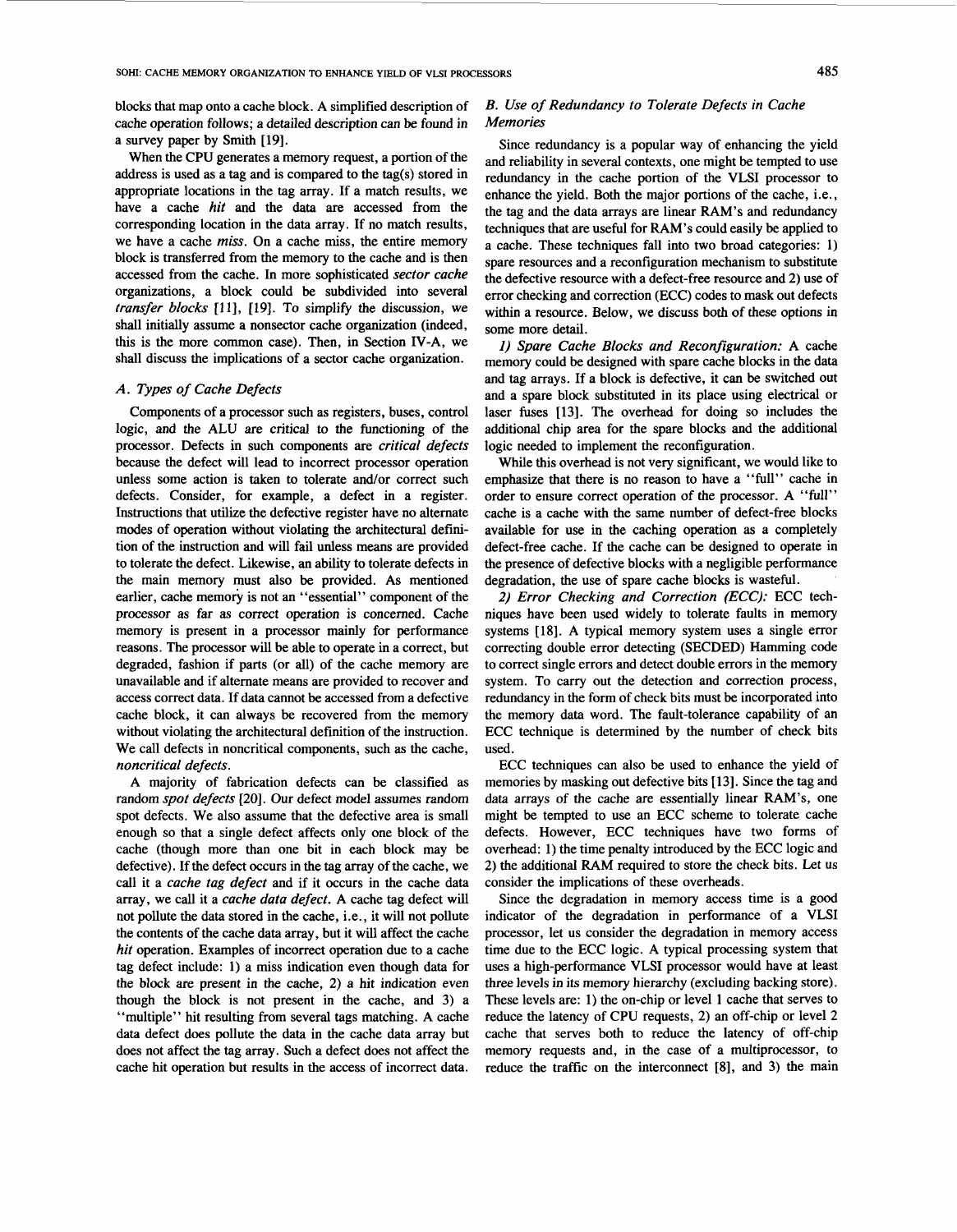memory. For such a three-level memory hierarchy, the effective memory access time as seen by the CPU is

$$
T = h_1 t_1 + (1 - h_1) h_2 t_2 + (1 - h_1) (1 - h_2) t_m \tag{1}
$$

where  $h_1$  is the hit ratio and  $t_1$  is the access time of the level 1 cache,  $h_2$  is the hit ratio and  $t_2$  is the access time of the level 2 cache, and  $t_m$  is the access time of the main memory.

Using (1), let us see how the use of ECC at various levels in the memory hierarchy affects the overall effective memory access time. Let us consider a processing system built using high-performance VLSI processors in which the relative access times of the level 1 cache, the level 2 cache, and the main memory are 1, 3, and 10 time units, respectively. These values are typical of processing systems built using single-chip processors such as the NS32532 processor [3]. To determine the time penalties due to ECC at various levels, we carried out a VLSI layout of an on-chip cache and a paper design of a level 2 cache and a main memory. A timing analysis indicated that SECDED ECC degraded the the access time of level 1 cache, the level 2 cache, and the memory by 20, 15, and 10 percent, respectively. Assuming these degradations in access times to be representative of a large class of high-performance processing systems, we computed the average memory access time as seen by the CPU.

Table I presents the average access time as seen by the CPU for three cases: 1) a small level 1 cache  $(h_1 = 0.6)$ , 2) a medium level 1 cache  $(h_1 = 0.8)$ , and 3) a relatively large level 1 cache  $(h_1 = 0.9)$ . In all cases, the on-chip level 1 cache is backed up by a typical medium-sized off-chip level 2 cache  $(h_2 = 0.95)$ .<sup>1</sup> The results in Table I are presented for varying degrees of ECC usage.

From Table I we can see that, in all cases, the use of ECC in the main memory does not affect the overall memory access time to any appreciable extent (a degradation of about 1 percent). If ECC is used in the level 2 cache, the overall memory access time is degraded slightly (3.9-9.8 percent over the no-ECC case) but the degradation is less severe if the level 1 cache is larger and has a higher hit ratio. Note that the level 2 cache and the main memory are built from several chips and ECC would be necessary for fault tolerance. Indeed, the use of ECC for the main memory is very desirable. The use of ECC is also desirable for the level 2 cache especially if the level 2 cache is a copy-back cache and is built from DRAM'S.

However, the use of ECC in the level 1 cache degrades the overall memory access time significantly (17-18 percent over the no-ECC case). Therefore, the use of ECC in the on-chip cache for yield enhancement does not seem to be an attractive option for high-performance VLSI processors. Furthermore, in the absence of adequate cache-coherence algorithms for onchip caches, the on-chip caches are generally used to cache read-only information (such as instructions) or are writethrough caches. For a read-only or a write-through cache, correct information always exits elsewhere in the system (the level 2 cache or the memory) at all times. Therefore, a simple error-detection capability is all that is needed even for fault-

**TABLE I AVERAGE MEMORY ACCESS TIME FOR VARYING ECC USAGE** 

| <b>ECC Usage</b>     | $h_1 = 0.6;$ | $h_1 = 0.8;$ | $h_1 = 0.9;$ |  |
|----------------------|--------------|--------------|--------------|--|
|                      | $h_2 = 0.95$ | $h_2 = 0.95$ | $h_2 = 0.95$ |  |
| No ECC               | 1.940        | 1.470        | 1.235        |  |
| ECC only in          | 1.960        | 1.480        | 1.240        |  |
| Main Memory          |              |              |              |  |
| <b>ECC</b> in Memory | 2.131        | 1.566        | 1.283        |  |
| and Level 2 Cache    |              |              |              |  |
| ECC at all           | 2.251        | 1.726        | 1.463        |  |
| levels               |              |              |              |  |

tolerant operation of the level 1 cache (see discussion in Section IV-B) and a more complex ECC scheme for fault tolerance is wasteful.

It is possible that the degradation in memory access time due to ECC could be reduced for the on-chip cache [15]. For example, data could be read from the on-chip cache assuming that no error exists and supplied directly to the CPU. The ECC computation could be carried out in parallel with the CPU's use of the data. If the ECC computation indicates an error, the CPU would be informed and the computation aborted. However, the additional RAM overhead still exists and let us consider that.

Ideally, ECC must be provided on the smallest writeable unit [15]. Since the smallest writeable unit in most processors is a byte, this implies the use of 1 parity bit for single error detection, **4** check bits for single error correction, and 5 check bits for SECDED for each byte in the cache. This per bit overhead can be reduced by maintaining ECC check bits at the word (16-bit) or double word (32-bit) level. However, doing so can complicate the access of data in the cache when only a byte needs to be accessed since ECC information must be computed for more than a byte [15].

Because of the time and space overheads associated with it, ECC techniques to tolerate defects in an on-chip cache may be of limited utility. Indeed, if a defect affects more than a single bit in a cache block (as our defect model allows), the RAM overhead for storing the check bits for a multiple-errorcorrecting ECC code can be very large. Even if the overheads are tolerable, we would like to know if they are worthwhile. Therefore, we would like to see how a cache can operate in the presence of defective blocks and how the performance of the cache would be degraded in such a case.

#### *C. Operation with Defective Blocks*

To operate in the presence of defective blocks, the cache control logic must be able to distinguish between defective and defect-free blocks. To do so, we append to each block of the cache an *availability bit.* This bit is similar to the *faulttolerance* bit proposed for the RISC-II instruction cache [16]. When the cache is tested, the availability bit for a block is set if the block is free of defects and is reset if a defect exists in the block. The defect can either be a cache data defect or a cache tag defect (in Section IV-A, we shall see how these bits and their setting change for a sector cache organization). The cache control logic makes use of the availability bit when it makes decisions during cache operation. The defective block is excluded from cache operation, that is, it is never chosen as the target block by the cache placement algorithm. If a

<sup>&#</sup>x27; **For a justification** of **the hit ratios** of **the level 1 caches,** *see* **Section IU-B and** for **a justification** of **the hit ratios** of **the level 2 cache, see [19].**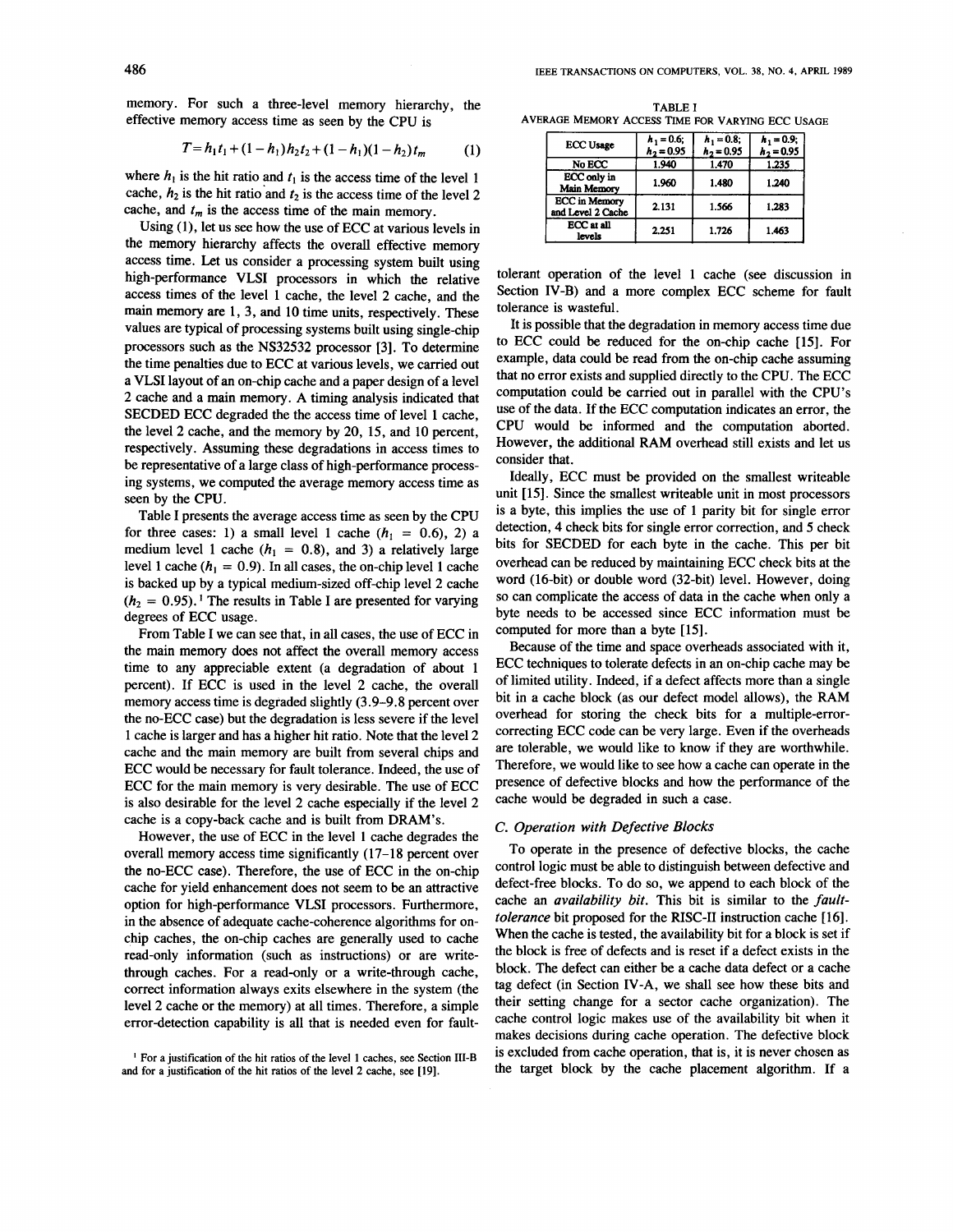reference maps onto a defective block, the reference is treated as a miss.

When data are fetched from the memory, they are normally supplied to the CPU through the cache. If the cache is set associative and there is at least one defect-free block in each set of the cache, data transfer between the CPU and the memory can be carried out through a defect-free block. However, if all the blocks in a particular set are defective, data references that map onto the defective set cannot be carried out through the cache. This problem is particularly significant in a direct mapped cache where there is only one block in each set. To overcome this problem, selective bypass of the cache must be possible. We believe that this selective bypass capability is not a significant problem. Most processors have an option to **turn** off the on-chip cache thereby bypassing the cache for all memory references. Since the basic data paths already exist, extending the capabilities to allow selective bypass is straightforward.

The approach of using an availability bit to allow cache operation has little overhead-a single bit for each cache block. The cache can continue operation in the presence of cache tag and cache data defects. However, correct operation cannot be guaranteed in the rare case in which the defect exists in an availability bit. If the cache can be organized so that the degradation in performance due to defective blocks is negligible, this approach can be used profitably to enhance the yield of a VLSI processor with an on-chip cache.

#### III. CACHE PERFORMANCE UNDER DEFECT CONDITIONS

In this section, we evaluate the performance of various cache organizations in the presence of defective blocks, where cache performance is measured by the miss ratio. First, we see how sensitive a cache organization is to a defective or missing block and then we carry out a detailed performance evaluation using trace-driven simulation.

## *A. The Sensitivity of a Cache Organization to Defective Blocks*

Let us suppose that the memory consists of *M* blocks, the cache consists of *C* blocks, and the set associativity (number of blocks per set) of the cache is *S.* For this organization, there are  $(M \times S)/C$  blocks in an *equivalence* or *congruence* class. All blocks from the same equivalence class are mapped onto the same set of the cache, i.e., the  $(M \times S)/C$  blocks of an equivalence class are mapped onto one of *S* blocks in the cache.<sup>2</sup>

In a direct mapped cache, the set associativity is one  $(S =$ 1) and if a cache block is defective, *M/C* memory blocks are excluded from the cache. Consider, for example, the cachememory system of Fig. 1. The cache has four blocks  $(C = 4)$ and the memory has 16 blocks  $(M = 16)$ . If the cache were direct mapped  $(S = 1)$ , under normal operation four memory



**Fig. 1. An example cache-memory system.** 

blocks, namely  $\{M_0, M_4, M_8, M_{12}\}$ , map onto cache block  $C_0$ . If cache block  $C_0$  is defective, four memory blocks  $\{M_0,$  $M_4$ ,  $M_8$ ,  $M_{12}$  will be excluded from the cache.

Since memory blocks  $\{M_0, M_4, M_8, M_{12}\}\$  cannot be present in the cache, references to these blocks must be serviced by the CPU-memory interface directly without passing the data through the cache. Therefore, any reference to these blocks would be a miss. In general, if there are *D*  defective blocks in the direct mapped cache,  $(D \times M)/C$ memory blocks would be excluded from the cache. Therefore, we can expect the **miss** ratio of a direct mapped cache to degrade linearly with the number of defective blocks.

A set associative cache is less restrictive. A single defective block does not automatically exclude any memory block from the cache. In fact, as long as every set in the cache has at least one defect-free block, no memory block is excluded from the cache. Blocks from a congruence class are excluded only if all the cache blocks of the corresponding set are defective. However, the miss ratio will degrade because the probability of interference among the blocks that map onto a set with defective blocks increases. For example, suppose that the cache of Fig. 1 were two-way set associative  $(S = 2)$  and cache blocks  $\{C_0, C_1\}$  comprised set 0 of the cache. Under normal operation, memory blocks  $\{M_0, M_2, M_4, M_6, M_8,$  $M_{10}$ ,  $M_{12}$ ,  $M_{14}$ } could be present in either cache blocks  $C_0$  or  $C_1$ . A defect in cache block  $C_0$  will not exclude any memory block from the cache completely; however, the probability of interference among the memory blocks that map onto set 0 of the cache will increase. Since no memory block is excluded from the cache unless all blocks in a set are defective, we can expect the degradation in **miss** ratio for a set associative cache to be less than the degradation in miss ratio for an equivalent direct mapped cache.

A fully associative cache  $(S = C)$  always allows every memory block to be cached (unless the entire cache is defective). Furthermore, all memory blocks are treated uniformly and no set of memory blocks experiences a greater

<sup>&</sup>lt;sup>2</sup> So far we have assumed the presence of two levels of cache in the memory **hierarchy. The reader should note that if the caches in the hierarchy have inclusion properties** *[5],* **that is, the contents of the level 1 cache are a subset of the contents of the level 2 cache, the presence of the level 2 cache does not affect the mapping of memory blocks in the level 1 cache. Therefore, to simplify our examples in this section, we shall use a single level cache in the memory hierarchy.**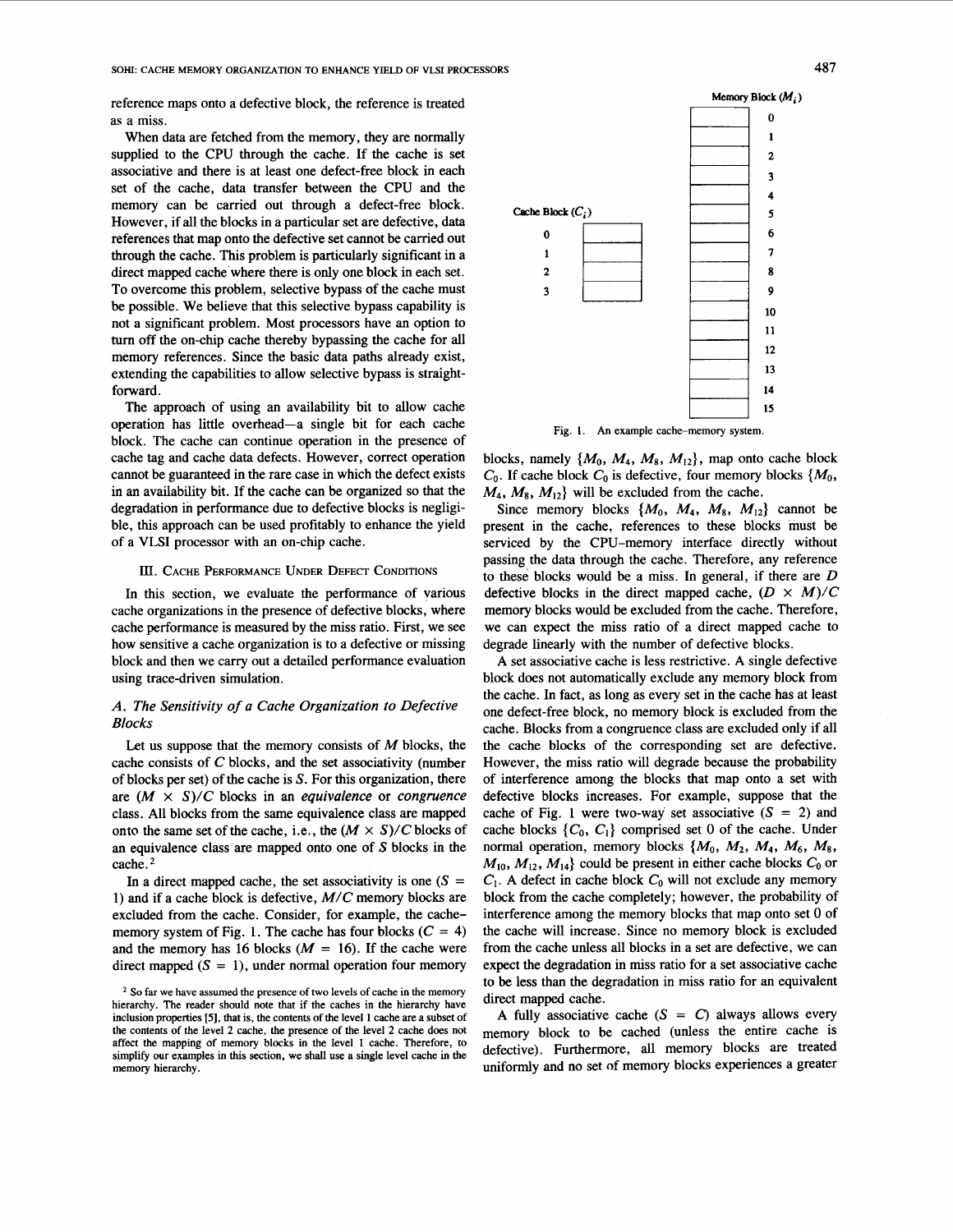

**Fig. 2. Miss ratios; cache size** = **256 bytes.** 

interference than another set. The degradation in the miss ratio, therefore, will be due solely to the increased probability of interference. The probability of interference is small, especially for larger cache sizes. Therefore, we expect a fully associative cache to have little degradation in miss ratio because of defective blocks, especially if the number of available defect-free blocks is large.

In summary, based on our understanding of cache operation in the presence of defective blocks, we expect that a direct mapped cache will be more sensitive to defects than a set associative cache with the same cache and block size. Furthermore, we also expect a cache with a larger number of blocks to be less sensitive to defective blocks than a cache with fewer number of blocks.

## *B. Simulation Methodology*

To get an accurate estimate of degradation in cache performance (as measured by the miss ratio) due to defective blocks, we carried out an extensive trace-driven simulation analysis. Trace-driven simulation is the most popular way of evaluating cache memory performance. We simulated three different cache sizes: 1) a 256 byte cache which is a typical onchip cache size for VLSI processors of the early- to mid-1980's (such as the Motorola 68020), 2) a **1K** byte cache which is a typical on-chip cache size for VLSI processors of

the mid- to late-l980's, and 3) an 8K byte cache which we expect be a typical on-chip cache size for high-performance VLSI processors of the near future. A direct mapped, a twoway set associative, and a fully associative organization were simulated for each cache size. A least recently used (LRU) replacement strategy was used for the set and fully associative organizations. The block size was also varied for each cache.

The benchmark programs used to simulate the caches were taken from the widely-used traces generated for a  $VAX-11/$ 780 using the ATUM trace technique **[l].** Each cache organization was simulated for approximately 1 million references. The caches were unified instruction and data caches. The simulations were carried out using a software cache simulator. We assume that the defects in the cache occur randomly, i.e., there is no clustering of defects. The simulator injects defects at random. A defect has the effect of preventing any data from being cached in the defective block. Since various blocks of the cache are not accessed precisely in the same fashion, two different caches with the same number of defective blocks (but different defective blocks) may differ slightly in performance. In order to overcome this problem, we simulated each cache organization several times for the same number of defective blocks but with a different set of defective blocks for each run and averaged the miss ratios.

The results of our simulation are presented in Figs. 2-4.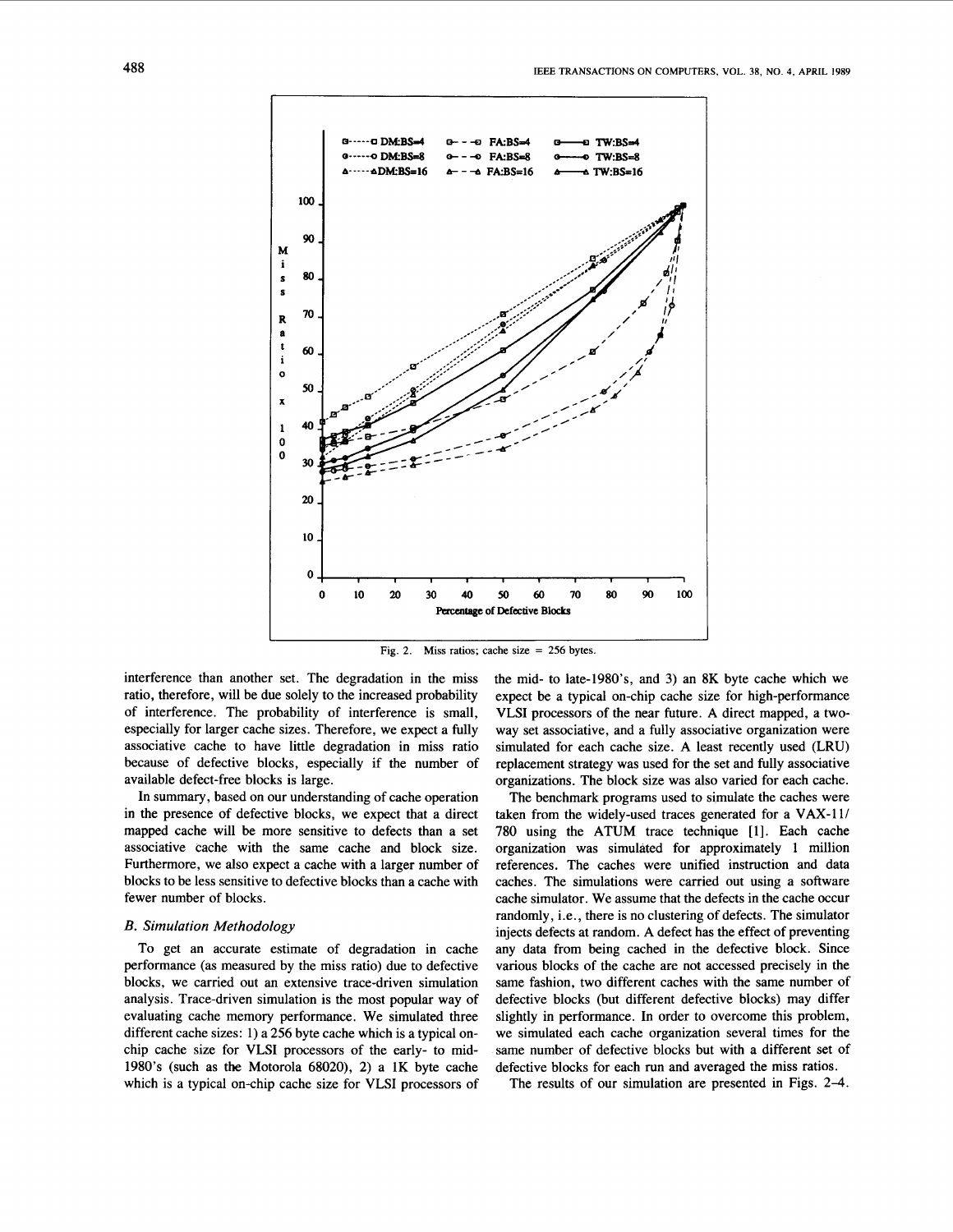

**Fig. 3.** Miss **ratios; cache size** = **1K bytes.** 

The figures plot the cache miss ratio (averaged over all traces) versus the percentage of blocks that are defective for directmapped (DM), two-way set associative (TW), and fully associative (FA) caches with various block sizes (in bytes). For the 256 byte and 1K byte caches, we have plotted the complete range of defective blocks. For the **8K** byte cache, we have truncated the curves at 50 percent defective blocks to allow for a better look at the miss ratio degradation, especially for a fully associative cache.

## **C.** *Discussion of the Simulation Results*

Consider the results for a 256 byte cache (see Fig. 2). If the cache is organized as a direct mapped cache, the **miss** ratio would degrade almost linearly with the number of defective blocks. This is indeed what we had expected. Thus, if the block size was 16 bytes ( $BS = 16$ ), four defective blocks would imply that 25 percent of the blocks were defective and the miss ratio would degrade from about 0.325 to about 0.493. If, on the other hand, the cache were organized **as** a fully associative cache, the miss ratio would degrade only from about 0.259 to about 0.304. The degradation in **miss** ratio for other set associative organizations would be in between the two limits. For a two-way set associative organization, the

miss ratio would degrade from about 0.307 to about 0.397. If the block size is small (4 bytes) and there is only a single defective block (1.56 percent of all blocks are defective), the miss ratio would degrade by only 0.002 (from 0.357 to 0.359) for a fully associative cache and by 0.01 (from 0.42 to 0.43) for a direct-mapped cache.

The results for cache sizes of 1K and 8K bytes (Figs. 3 and 4) follow a similar pattern. However, because of a large number of total blocks, more defect-free blocks are available for caching operation and the absolute degradation in miss ratio is much smaller. For example, in a direct mapped 8K byte cache with a block size of 8 bytes, four defective blocks (1.56 percent of all blocks) would degrade the miss ratio by only 0.0037 (from 0.0689 to 0.0726). If the 8K byte cache is two-way set associative with 8 byte blocks, the degradation in miss ratio due to four defective blocks would have only **been**  0.001. For a fully associative organization, the degradation is negligibly small.

An interesting point to note from [Fig. 4](#page-6-0) is that for a fully associative 8K byte cache, a loss of 50 percent of its blocks would only degrade the miss ratio from 0.054 to 0.064 if the block size is 8 bytes. Since a fully associative 8K byte cache with 50 percent of its blocks defective is essentially the same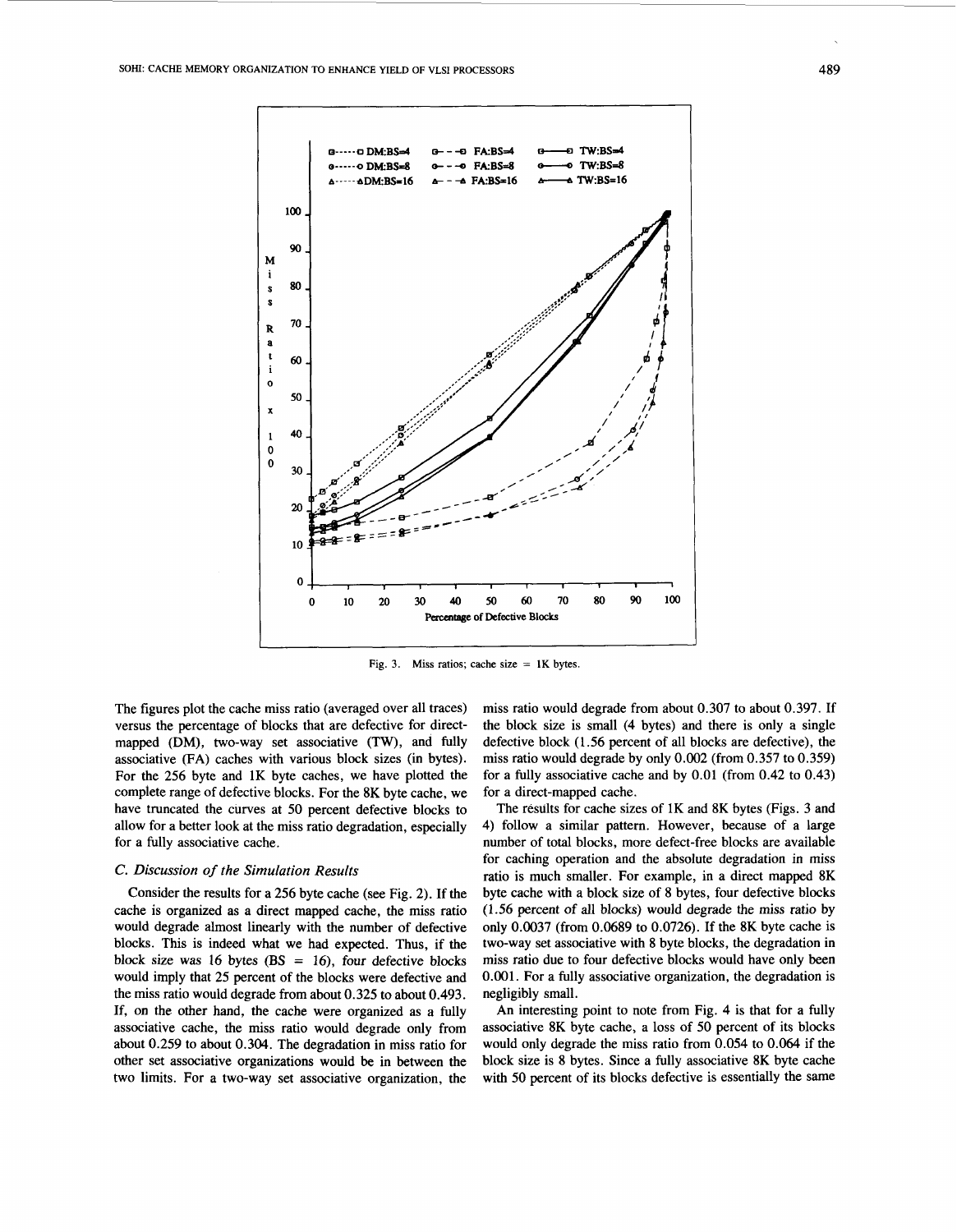<span id="page-6-0"></span>

Fig. **4.** Miss **ratios; cache** *size* = **8K bytes.** 

| <b>TABLE II</b>                                        |  |  |  |  |  |  |  |  |  |
|--------------------------------------------------------|--|--|--|--|--|--|--|--|--|
| RELATIVE MEMORY ACCESS TIME IN THE PRESENCE OF DEFECTS |  |  |  |  |  |  |  |  |  |

| <b>Block</b> | Number of       | Direct Mapped      |       | 2-way Set Associative<br>Cache Size (bytes) |       |       | <b>Fully Associative</b><br>Cache Size (bytes) |       |       |       |
|--------------|-----------------|--------------------|-------|---------------------------------------------|-------|-------|------------------------------------------------|-------|-------|-------|
| Size         | Defective       | Cache Size (bytes) |       |                                             |       |       |                                                |       |       |       |
| (bytes)      | <b>Blocks</b>   | 256                | 1K    | 8K                                          | 256   | 1K    | 8K                                             | 256   | ıĸ    | 8K    |
| 8            | o               | 1.812              | 1.443 | 1.185                                       | 1.722 | 1.356 | 1.142                                          | 1.669 | 1.281 | 1.126 |
|              |                 | 1.864              | 1.458 | 1.188                                       | 1.743 | 1.360 | 1.142                                          | 1.676 | 1.282 | 1.126 |
|              |                 | 1.901              | 1.475 | 1.190                                       | 1.759 | 1.363 | 1.142                                          | 1.686 | 1.284 | 1.126 |
|              | ويوازق الأرادان | 2.007              | 1.507 | 1.194                                       | 1.820 | 1.372 | 1.142                                          | 1.706 | 1.287 | 1.126 |
| ------<br>16 | o               | 1.764              | 1.413 | 1.154                                       | 1.684 | 1.332 | 1.106                                          | 1.608 | 1.266 | 1.090 |
|              |                 | 1.866              | 1.427 | 1.158                                       | 1.717 | 1.336 | 1.106                                          | 1.637 | 1.267 | 1.090 |
|              |                 | 1.963              | 1.441 | 1.162                                       | 1.769 | 1.340 | 1.106                                          | 1.686 | 1.268 | 1.090 |
|              |                 | 2.158              | 1.469 | 1.171                                       | 1.872 | 1346  | 1.106                                          | 1.713 | 1.271 | 1.090 |

as a fault-free, fully associative **4K** byte cache, the reader might be tempted to conclude that a **4K** byte fully associative cache is adequate; additional chip resources utilized in going to an **8K** byte cache might be better utilized elsewhere. However, we would like to point out that the results for the fully associative cache have been presented as an upper bound. In many cases, fully associative caches are prohibitively expensive to implement and most practical caches employ a set associative organization.

Since the results presented in Figs. 2-4 do not indicate the degradation in the memory access time as seen by the processor, we converted the degradation in the **miss** ratio of

the level 1 cache to a degradation in the relative memory access time as seen by the processor. We assumed the same system parameters as in Section 11-B-2, i.e., the level 2 cache has a hit ratio of 0.95 and a relative access time of three cycles and the main memory has a relative access time of ten cycles. The results for block sizes of 8 and 16 bytes and various cache organizations are presented in Table II.

From the results presented in Figs. 2-4 and Table 11, we can make two observations about cache behavior in the presence of defective blocks. First, for an arbitrary cache organization, the performance degradation due to defect is larger if the fraction of cache resources that it affects is larger. For example, the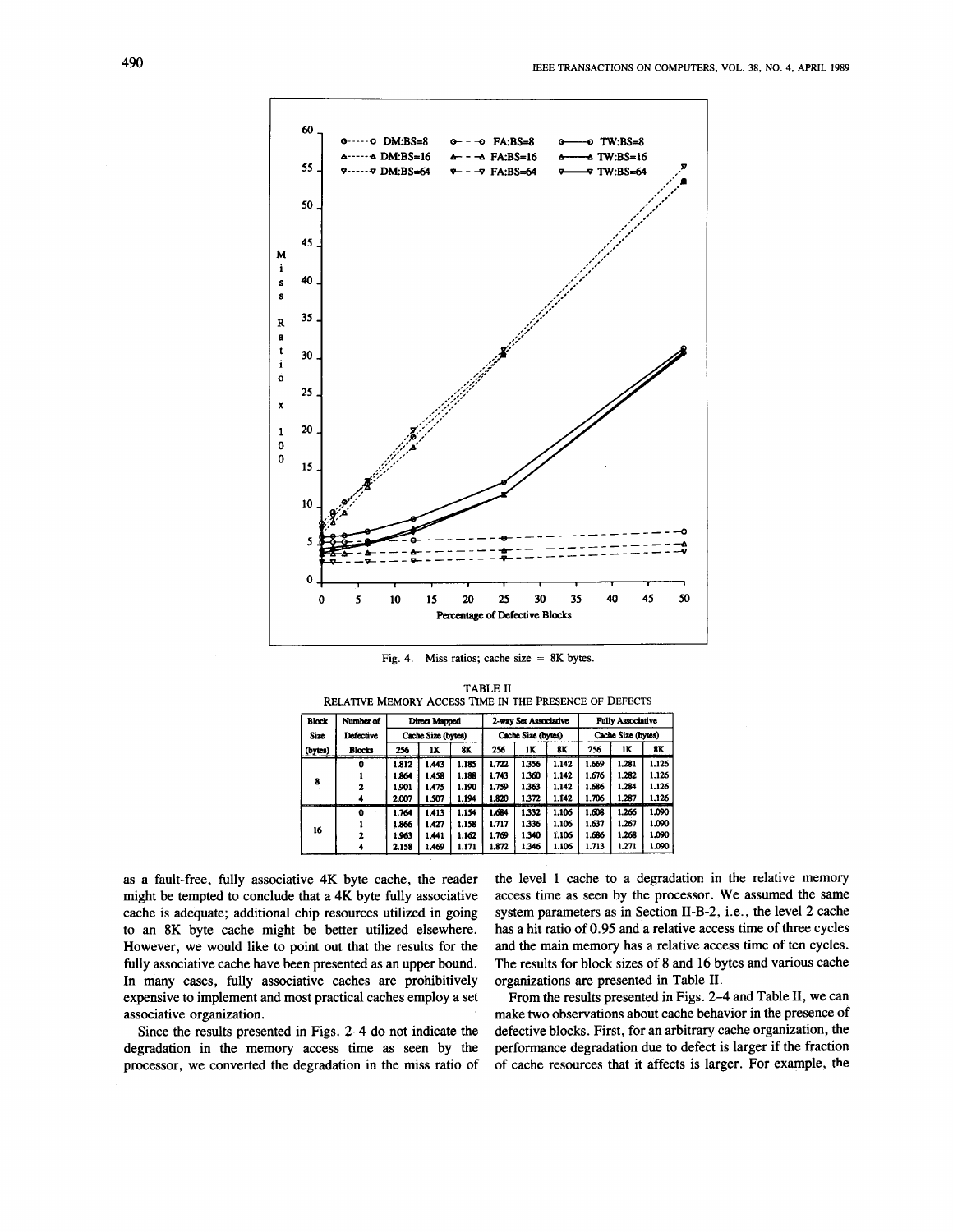degradation due to a single defective block in a cache with a block size of 8 bytes is smaller in a **1K** byte cache (0.78 percent defective blocks) than in a **256** byte cache **(3.125**  percent defective blocks). The fraction of cache blocks that are unavailable due to defects can be reduced by increasing the cache size and/or decreasing the block size. However, smaller block sizes mean more tags and consequently more chip area. As we shall see in Section IV-A, a *sector cache* organization provides a good middle ground.

Second, for an arbitrary cache size, the performance degradation is smaller if the cache has a higher degree of set associativity. Increasing set associativity not only improves defect-free cache performance, it also enhances the ability of the cache to tolerate defects independent of or in conjunction with the cache size and the block size.

#### IV. **RELATED** ISSUES

## *A. Sector Caches*

The cache organizations that we have discussed so far have a single block size and fetch the entire block into the cache on a miss. In general, large block sizes are preferable because they reduce the number of tags required (and consequently the size of the tag array RAM). However, large block sizes have two problems that limit their use: **1)** additional traffic is generated on the cache-memory interconnection and **2)** the time penalty incurred on a miss to fetch the block into the cache is larger. The first problem is significant for a multiprocessor with private cache memories **[8]** and the second is significant for a VLSI processor with an on-chip cache memory **[2].** To alleviate these problems, a sector cache organization can be used.

In a sector cache, an *address block* is divided into several *transfer blocks* **[ll], [19].** Tags for an entire address block are maintained in the tag array. An additional bit called a *presence bit* is maintained for each transfer block in the data array. A reference is a miss either if the address block is not present in the cache or if the desired transfer block within the desired address block is not present in the cache. On a miss, only the desired transfer block is brought into the cache. By having large address blocks and small transfer blocks, we can reduce the cache-memory traffic as well as minimize the penalty incurred on a miss.

A sector cache can be made defect-tolerant in the same way as a regular cache-by the use of a single availability bit for each address block. The availability bit is reset if a defect exists in the tag portion (address block) or in either of the data portions (transfer blocks) of a particular block. However, if a cache data defect is confined to a small number of transfer blocks from a particular address block, the performance degradation can be reduced even further by associating an availability bit with each transfer block in the data array. In this case, there is a total of  $T + 1$  availability bits where T is the number of transfer blocks in an address block. Now, in case of a single cache tag defect, an entire address block (T transfer blocks) is unavailable for use and the performance degradation that we can expect would be' similar to the performance degradation for a nonsector cache. However, in

case of a single cache data defect, only a single transfer block is unavailable for use (the other  $T - 1$  transfer blocks of the address block can still be used for caching). Since the "scope" of the defect is much smaller, the degradation in performance will also be smaller.

## *B. Operational Faults*

So far we have focused our attention on defects that can be detected by a testing procedure that is applied before the VLSI chip is put into operation. During operation, faults can occur and, if tolerating such faults is important, a fault-tolerance mechanism must be provided. The mechanism must be able to detect that a fault has occurred and take corrective action.

For our purposes, we assume that an operational fault manifests as a single bit error. Under this assumption, detecting a fault is quite straightforward and a simple parity scheme can be used to do so. If the cache is a copy-back cache, a correct copy of data is not guaranteed to exist elsewhere in the system at all times and, therefore, a correction capability is necessary if fault-tolerant operation is to be guaranteed. However, in the case of a cache for read-only data or a writethrough cache, correct information can always be recovered from elsewhere and, therefore, a correction capability in the cache is not absolutely necessary in order to guarantee faulttolerant operation.

The availability bit scheme coupled with an error detection mechanism can be used to guarantee fault-tolerant operation in write-through and read-only caches. When data are accessed from the cache, the error detection mechanism is triggered. If the mechanism indicates an error, the access is treated as a miss. The data are read from the memory (or level **2** cache) into the cache and the access operation is resumed. If an error condition is flagged again, a permanent (or intermittent) error must exist in the cache block. Since a permanent error is functionally equivalent to a defect, the availability bit of the block is reset and all future references to the block are treated as misses. If the error is transient, it is automatically scrubbed by the cache miss operation. In this manner, the cache can be used for fault-tolerant operation and its performance degradation due to faults is no worse than the performance degradation due to an equivalent number of defects.

For copy-back caches, correct operation cannot be guaranteed unless an ECC scheme is used. However, we can reduce the probability of an irrecoverable situation as follows. Organize the cache as a sector cache with a parity bit, a dirty bit, and an availability bit for each transfer block. **A** dirty bit is a bit which indicates if the contents of the block have been updated and if the contents of the block present in the cache differ from the contents that are present elsewhere in the processing system. As before, the availability bit is used to indicate a permanent error. Of the four possible combinations of the parity and dirty bits, only in one case can correct data not be recovered. This is the case when the dirty bit is set and the parity bit indicates an error. If the parity bit indicates no error, correct data exist in the cache block. If the parity bit indicates an error and the dirty bit is not set (indicating that the block has not been modified since it was last brought into the cache and a correct copy of the block exists elsewhere in the